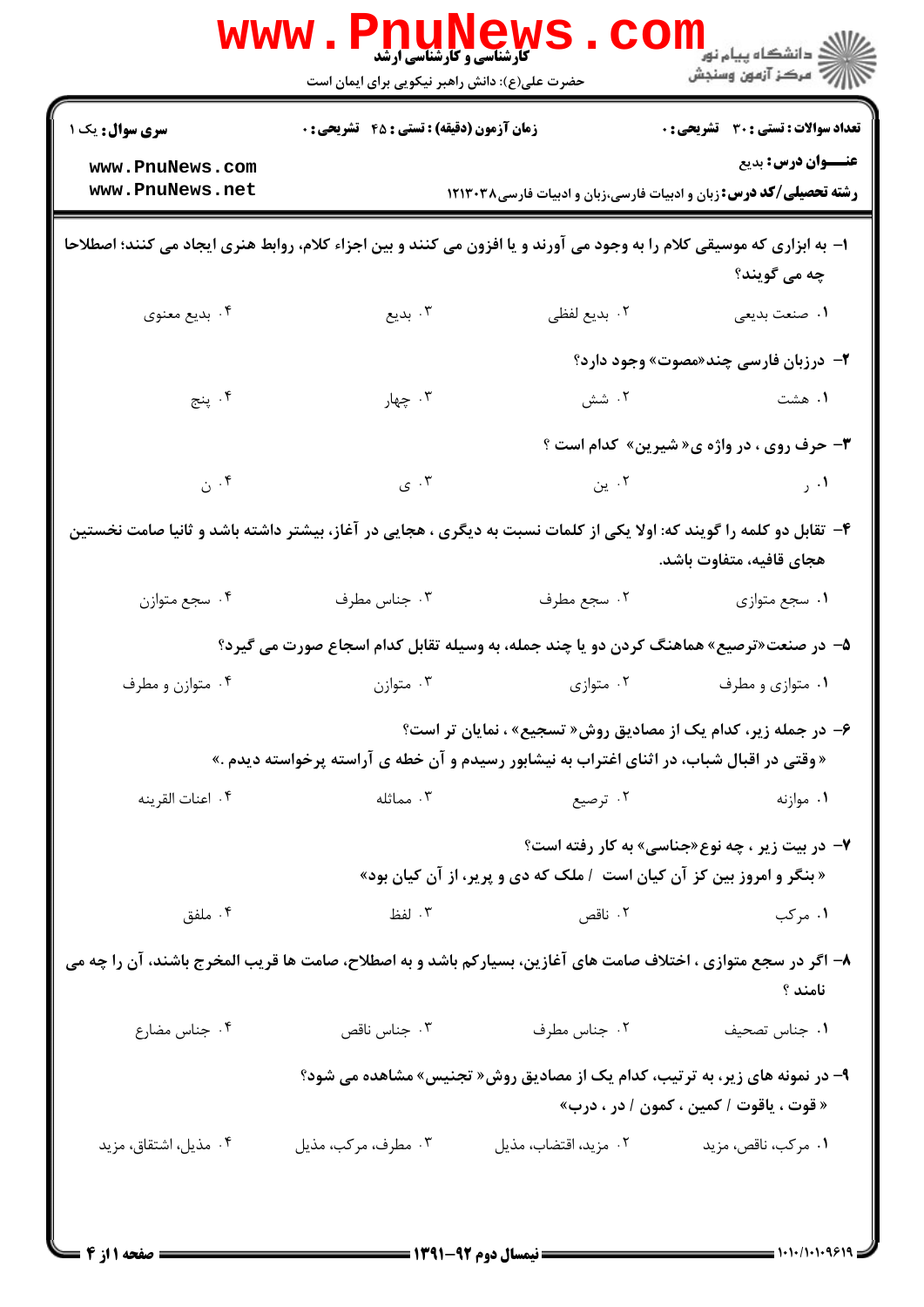|                                                                                                                                  | <b>WWW.PNUNEWS</b><br><b>گارشناسی و کارشناسی ارشد</b><br>حضرت علی(ع): دانش راهبر نیکویی برای ایمان است |                  | ر دانشڪاه پيام نور ■<br>// مرکز آزمون وسنڊش                                                                      |  |  |  |
|----------------------------------------------------------------------------------------------------------------------------------|--------------------------------------------------------------------------------------------------------|------------------|------------------------------------------------------------------------------------------------------------------|--|--|--|
| <b>سری سوال : ۱ یک</b>                                                                                                           | <b>زمان آزمون (دقیقه) : تستی : 45 تشریحی : 0</b>                                                       |                  | تعداد سوالات : تستى : 30 قشريحى : 0                                                                              |  |  |  |
| www.PnuNews.com<br>www.PnuNews.net                                                                                               |                                                                                                        |                  | <b>عنـــوان درس:</b> بدیع<br><b>رشته تحصیلی/کد درس:</b> زبان و ادبیات فارسی،زبان و ادبیات فارسی۱۲۱۳۰۳۸           |  |  |  |
| -۱- کدام آرایه بدیعی در بیت زیر، مشهوداست ؟<br>« مجلس غم ساخته است و من چو بید سوخته<br>تا به من رواق کند مژگان خون پالای من»    |                                                                                                        |                  |                                                                                                                  |  |  |  |
|                                                                                                                                  | ۰۲ جناس اختلاف مصوت کوتاه                                                                              |                  | ۰۱ جناس مرکب                                                                                                     |  |  |  |
|                                                                                                                                  | ۰۴ جناس محرف                                                                                           |                  | ۰۳ جناس اختلاف مصوت بلند                                                                                         |  |  |  |
|                                                                                                                                  |                                                                                                        |                  | 11- در بیت زیر، کدام یک از انواع« جناس قلب» وجود دارد ؟<br>«جنت رقمی ز رتبت اوست ۱ ً تبت اثری ز تربت اوست»       |  |  |  |
| ۰۴ قلب کل                                                                                                                        | ۰۳ قلب مستوى                                                                                           | ۰۲ قلب کامل      | ٠١ قلب بعض                                                                                                       |  |  |  |
|                                                                                                                                  | ۱۲- هرگاه شاعر درتمام طول شعر خود ، کلمه ی مخصوصی را تکرار نماید ، از کدام صنعت استفاده کرده است ؟     |                  |                                                                                                                  |  |  |  |
| ۰۴ همحروفی                                                                                                                       | ۰۳ اعنات                                                                                               | ۰۲ همصدایی       | ۰۱ تکریر                                                                                                         |  |  |  |
|                                                                                                                                  | ۱۳- کدام یک از مصادیق روش « تکرار» که جزو صنایع بدیع لفظی است ، جنبه معنوی هم دارد ؟                   |                  |                                                                                                                  |  |  |  |
| ۰۴ طرد و عکس                                                                                                                     | ۰۳ تکرار هجا                                                                                           | ۰۲ تکرار عبارت   | ۰۱ التزام                                                                                                        |  |  |  |
| ۱۴- در بیت زیر، کدام آرایه« لفظی» مشاهده می شود؟<br>« شب است و شاهد و شمع و شراب و شیرینی /   غنیمت است چنین شب که دوستان  بینی» |                                                                                                        |                  |                                                                                                                  |  |  |  |
| ۰۴ حرف گرايي                                                                                                                     | ۰۳ همصدایی                                                                                             | ۰۲ همحروفی       | ۰۱ تکرار هجا                                                                                                     |  |  |  |
|                                                                                                                                  |                                                                                                        |                  | 1۵– دربیت زیر،کدام یک از انواع«مبالغه» دیده می شود؟<br>«میان ماه من تا ماه گردون /  تفاوت از زمین تا آسمان است » |  |  |  |
| ۰۴ لفظی                                                                                                                          | ۰۳ بیانی                                                                                               | ۲. حماسی         | ۰۱ بدیعی                                                                                                         |  |  |  |
|                                                                                                                                  |                                                                                                        |                  | ۱۶– در کدام گزینه، آرایه ی«جمع با تقسیم» به کار رفته است ؟                                                       |  |  |  |
|                                                                                                                                  | ۰۱ مردمان جمله بخفتند و شب از نیمه گذشت / و آن که درخواب نشد چشم من و پروین است                        |                  |                                                                                                                  |  |  |  |
| ۰۲ منم امروز و تو ، انگشت نمای زن و مرد / من به شیرین سخنی ، تو به نکویی مشهور                                                   |                                                                                                        |                  |                                                                                                                  |  |  |  |
| ۰۳ شب ها من و شمع در گدازیم / این هست که سوز من نهان است                                                                         |                                                                                                        |                  |                                                                                                                  |  |  |  |
| ۰۴ مگر مشاطه بستان شدند باد و سحاب / كه اين ببستش پيرايه و آن گشاد نقاب                                                          |                                                                                                        |                  |                                                                                                                  |  |  |  |
|                                                                                                                                  |                                                                                                        |                  | ۱۷- غرض از « تشبیه» در آرایه ی « تمثیل» کدام است ؟                                                               |  |  |  |
| ۰۴ تاکید مشبه                                                                                                                    | ۰۳ تاکید ادات تشبیه                                                                                    | ۰۲ تاکید مشبه به | ۰۱ تاکید وجه شبه                                                                                                 |  |  |  |
|                                                                                                                                  |                                                                                                        |                  |                                                                                                                  |  |  |  |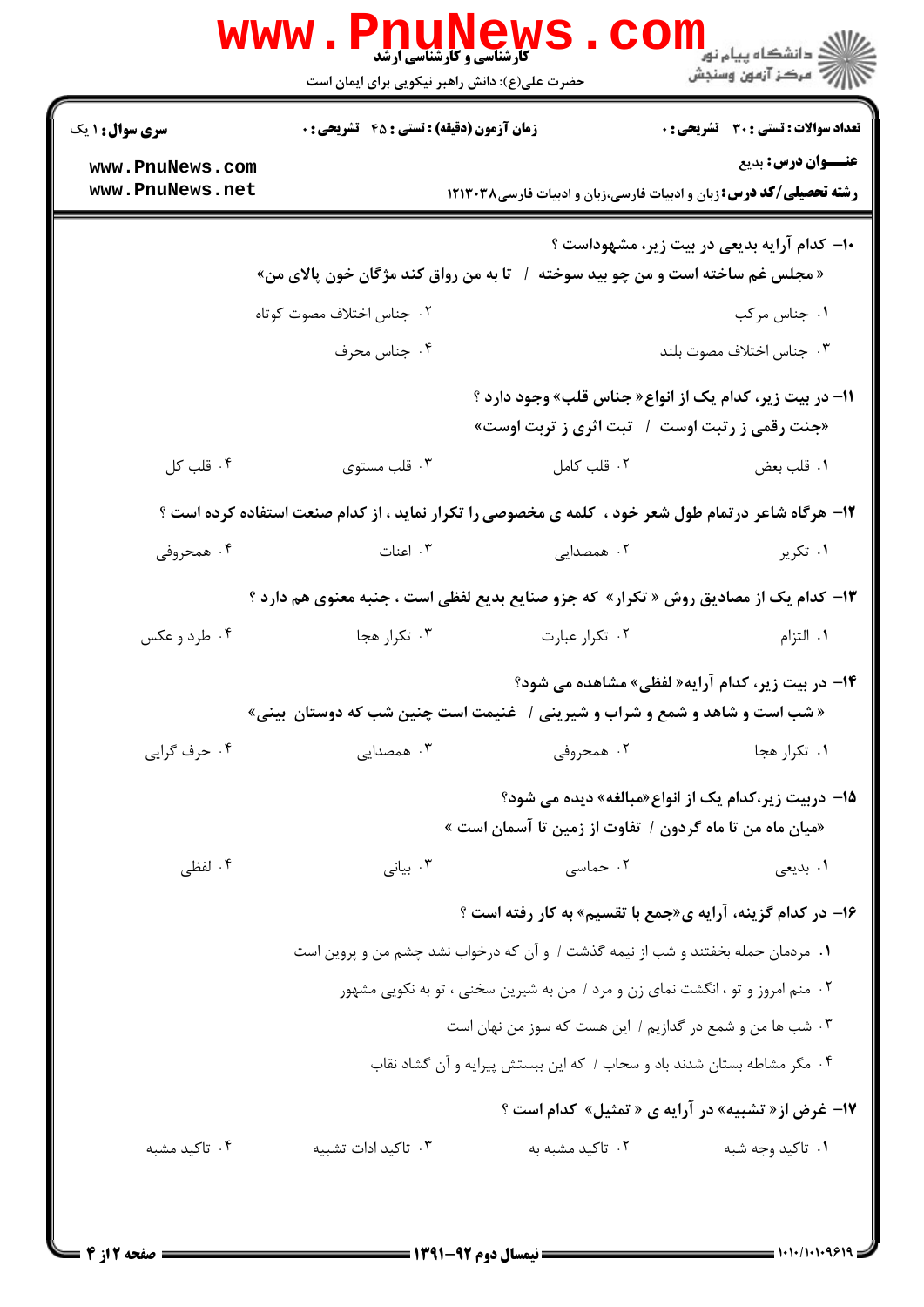|                                                                                                                                                                                | www . Pnu<br><b>گارشناسی و کارشناسی ارشد</b><br>حضرت علی(ع): دانش راهبر نیکویی برای ایمان است                                              |                  | ر دانشڪاه پيام نور ■<br>// مرکز آزمون وسنڊش                            |  |  |
|--------------------------------------------------------------------------------------------------------------------------------------------------------------------------------|--------------------------------------------------------------------------------------------------------------------------------------------|------------------|------------------------------------------------------------------------|--|--|
| <b>سری سوال : ۱ یک</b>                                                                                                                                                         | <b>زمان آزمون (دقیقه) : تستی : 45 تشریحی : 0</b>                                                                                           |                  | <b>تعداد سوالات : تستی : 30 ٪ تشریحی : 0</b>                           |  |  |
| www.PnuNews.com<br>www.PnuNews.net                                                                                                                                             | <b>عنـــوان درس:</b> بدیع<br><b>رشته تحصیلی/کد درس:</b> زبان و ادبیات فارسی،زبان و ادبیات فارسی۱۲۱۳۰۳۸                                     |                  |                                                                        |  |  |
|                                                                                                                                                                                | <b>۱۸</b> – آرایه ی به کار رفته در بیت زیر را مشخص کنید.<br>« بوی بهشت می گذرد یا نسیم باغ / این نکهت دهان تو یا بوی لادن است»             |                  |                                                                        |  |  |
| ۰۴ اغراق                                                                                                                                                                       | ۰۳ تجسم                                                                                                                                    | ٢. تجاهل العارف  | ٠١. ارسال المثل                                                        |  |  |
|                                                                                                                                                                                | ۱۹- کدام آرایه ی معنوی « از مصادیق روش تناسب» در بیت زیر،مشهود است ؟<br>« چون که گل رفت و گلستان شد خراب / بوی گل را از که جوئیم از گلاب»  |                  |                                                                        |  |  |
| ۰۴ جناس مزید                                                                                                                                                                   | ۰۳ جناس پسوند                                                                                                                              | ۰۲ جناس ريشه     | ٠١ جناس مذيل                                                           |  |  |
| ۲۰– کدام گزینه، متضمن تعریف زیر می باشد ؟<br>« تناسب بين معاني و الفاظ ، آن قدر واضح باشد كه قسمت پاياني بيت مخصوصا قافيه، با توجه  به قافيه هاي قبل، قابل<br>پیش بینی باشد .» |                                                                                                                                            |                  |                                                                        |  |  |
| ۰۴ ارصاد و تسهیم                                                                                                                                                               | ۰۳ مراعات النظير                                                                                                                           | ٠٢ براعت استهلال | ۰۱ حسن تخلص                                                            |  |  |
|                                                                                                                                                                                | <b>۲۱</b> - در بیت زیر، کدامیک از مصادیق روش« تناسب» ، به کار رفته است ؟<br>« کس از فتنه در فارس دیگر نشان ۱ نجوید مگر فتنه ی قامت مهوشان» |                  |                                                                        |  |  |
| ۰۴ طباق                                                                                                                                                                        | ۰۳ حسن تخلص                                                                                                                                | ۰۲ اعتراض        | ۰۱ استثنای منقطع                                                       |  |  |
|                                                                                                                                                                                | <b>۲۲- در کدام بیت آرایه « ایهام تناسب » دیده نمی شود</b> ؟<br>۰۱ یکی را حکایت کنند از ملوک / که بیماری رشته کردش چو دوک                   |                  |                                                                        |  |  |
|                                                                                                                                                                                |                                                                                                                                            |                  | ۰۲ صبر ایوبی بباید تا ببیند روزگار ۱ همچو دایی مدح پردازی زکرمان آمده  |  |  |
|                                                                                                                                                                                |                                                                                                                                            |                  | ۰۳ امشب صدای تیشه از بیستون نیامد / شاید به خواب شیرین فرهاد رفته باشد |  |  |
|                                                                                                                                                                                |                                                                                                                                            |                  | ۰۴ دوش در حلقه ما صحبت گیسوی تو بود / تا دل شب سخن از سلسله موی تو بود |  |  |
|                                                                                                                                                                                |                                                                                                                                            |                  | <b>٢٣</b> – اساس « اسلوب الحكيم» بر كدام جناس ، استوار است ؟           |  |  |
| ۰۴ ناقص                                                                                                                                                                        | ۰۳ تام                                                                                                                                     | ۰۲ اقتضاب        | ۰۱ مرکب                                                                |  |  |
|                                                                                                                                                                                |                                                                                                                                            |                  | <b>34- در علم بدیع ، «مدح موجه و ذم موجه» را چه می نامند ؟</b>         |  |  |
| ۰۴ استتباع                                                                                                                                                                     | ۰۳ استخدام                                                                                                                                 | ۰۲ تبادر         | ۰۱ ایهام                                                               |  |  |
|                                                                                                                                                                                |                                                                                                                                            |                  | <b>۲۵-</b> در بیت زیر، کدام یک از مصادیق شیوه ی « اغفال» دیده می شود؟  |  |  |
| ۰۴ ذم شبیه به مدح                                                                                                                                                              | « رسید مژده که آمد بهار و سبزه دمید / وظیفه گر برسد مصرفش گل است و نبیذ »<br>۰۳ مدح شبیه به ذم                                             | ٠٢ محتمل الضدين  | ۰۱ ادب سوال                                                            |  |  |